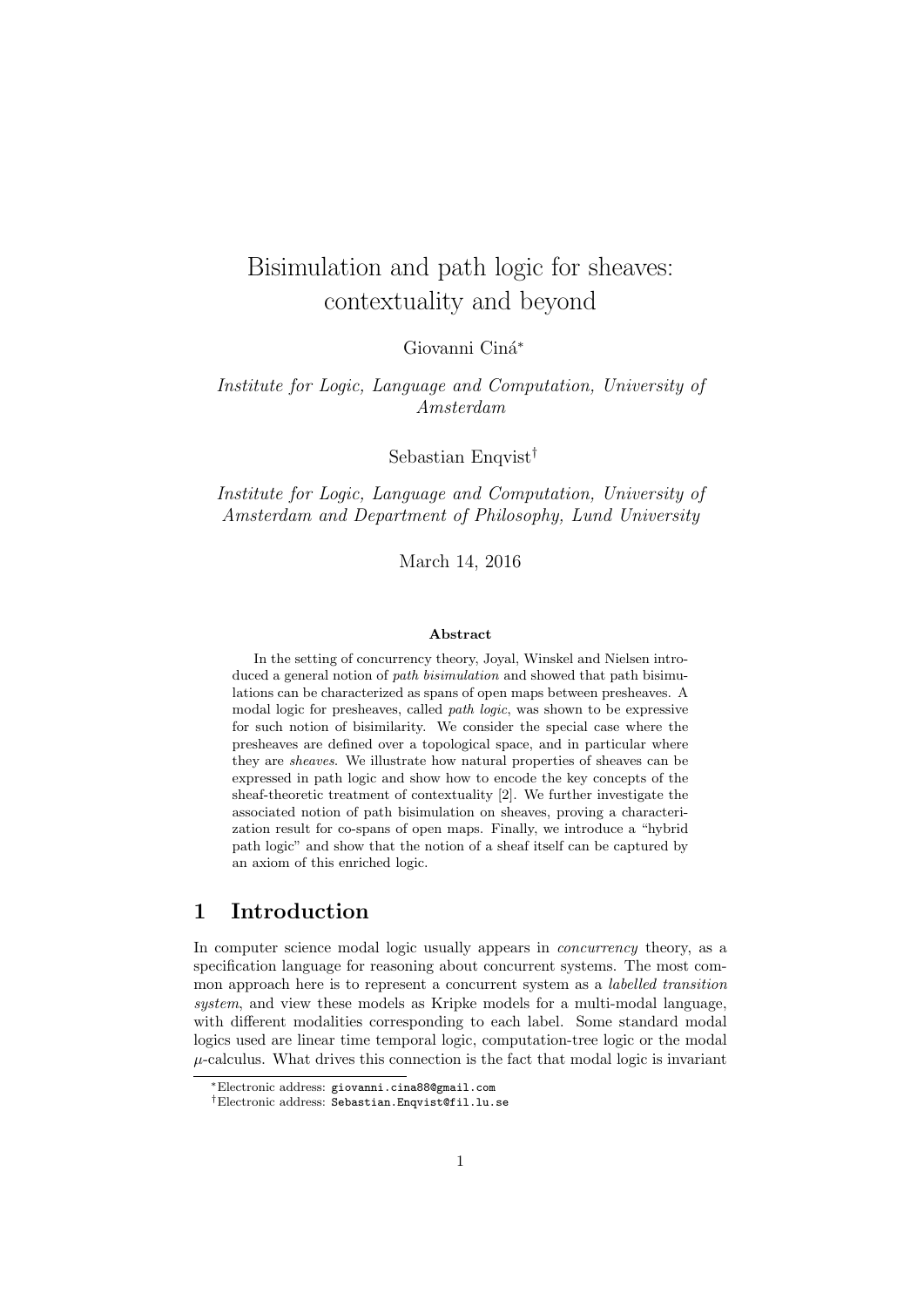for *bisimulations*, which are understood as behavioural equivalences of processes: models are bisimilar if they represent essentially the same process.

The so called "presheaf approach" to Concurrency Theory originated from the categorical outlook towards models of concurrency of [14]. In this paper many important models such as transition systems, synchronization trees and event structures are organized into categories and systematically related via adjunctions. Upon realization that each of these models was associated to a corresponding notion of path, in the seminal paper [8] Joyal, Winskel and Nielsen devised a representation of models of concurrency in terms of presheaves over suitable path categories, following the intuition that a model of concurrency consists of bundles of different paths glued together in a coherent way.

This perspective unveiled the possibility to define a general categorical notion of behavioural equivalence solely in terms of path preservation and path 'lifting'. While the former is usually inbuilt in the definition of morphism of the categories under examination, the latter had to be imposed, leading to the definition of open maps (which coincides on presheaves with the one in [7]). The desired general notion of bisimilarity was then at hand: two models of concurrency are deemed bisimilar if their presheaf representations are connected by a span of open maps. In a follow-up paper [15] it was observed that presheaves can themselves be regarded as transition system via the construction usually known as category of elements. A notion of bisimulation for these transition systems, called path bisimulation, was proved equivalent to the bisimulation in terms of span of open maps, and a modal logic called *path logic* was proposed and shown to be characteristic for path bisimulation. Path logic is a modal logic whose modalities are labelled by the morphisms of the path category. Given some conditions on the base category, presheaves can be thought of as generalized models of concurrency, with representables playing the role of path shapes. Path logic becomes then the natural choice of language for such models.

The main contribution of this paper is to bring the path logic developed for presheaves in concurrency theory, along with the closely related notion of a path bisimulation, into the context of topology. This is achieved by restricting our attention to the special case of presheaves over topological spaces, and in particular *sheaves*, a concept that is widely used in geometry and topology.<sup>1</sup>

The main test case for our approach is the recent sheaf-theoretic analysis of non-locality and contextuality pioneered by Abramsky and Brandenburger in [2]. Contextuality has proven to be a crucial feature of quantum phenomena and this line of research has since then been developed in a series of papers.<sup>2</sup> We will show how the pivotal concepts of that analysis can be captured by path logic; this in turn entails that such properties are invariant under path bisimulation. Such insights suggest that the study of Path Logic for sheaves could bear more fruits when developed in full generality. Moving the first steps in this direction, we prove some basic results concerning the apt notion of bisimulation in the context of sheaves, in particular a characterization result for co-spans of open maps, and suggest how to enrich Path Logic to capture the notion of sheaf itself.

<sup>&</sup>lt;sup>1</sup>See [10] for a classic text.

<sup>&</sup>lt;sup>2</sup>We will especially refer to  $[1, 2, 9]$ .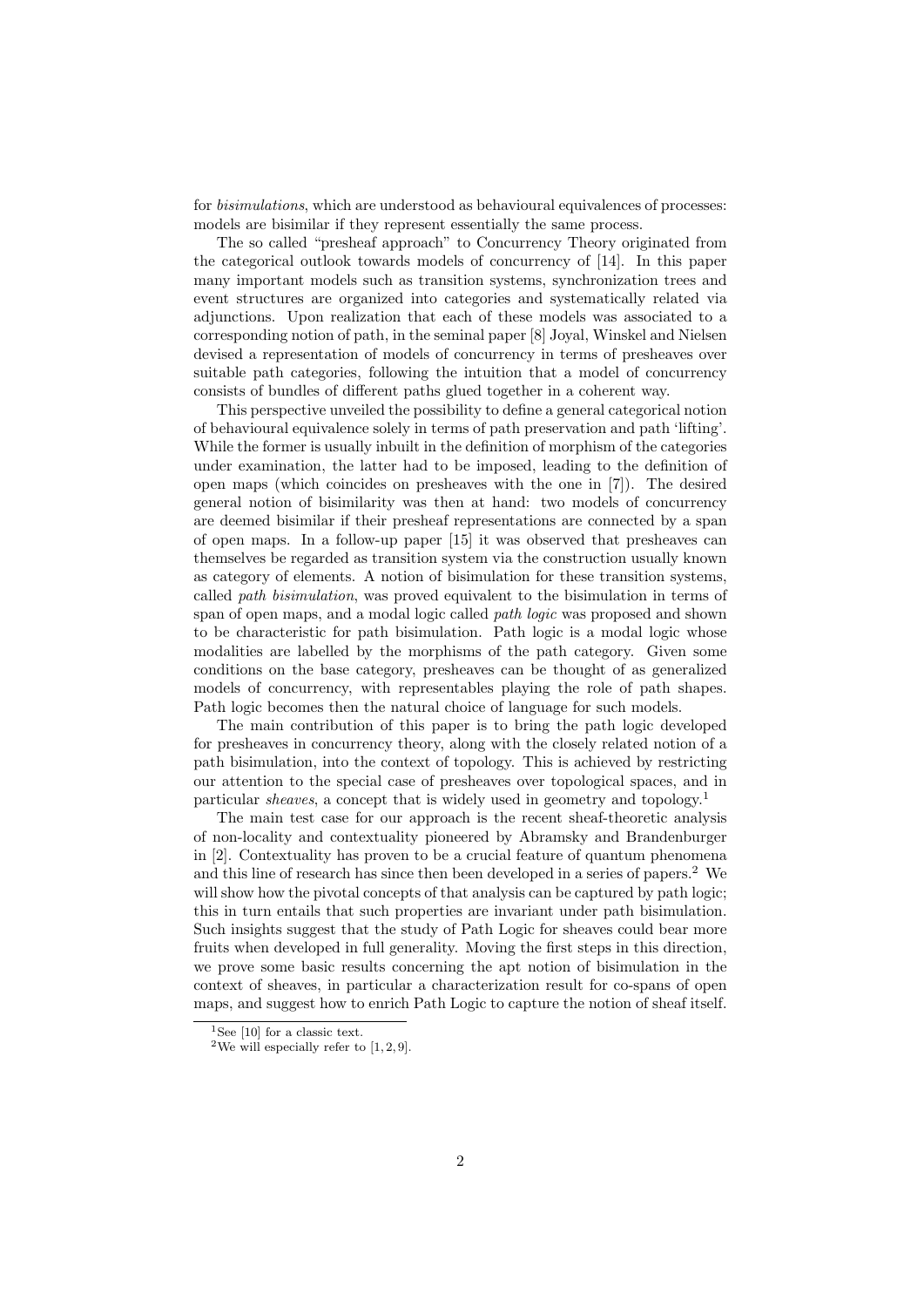### 2 Preliminaries

Suppose we are given a small category  $\mathbb{C}^3$  Along the lines of the presheaf approach surveyed in the previous sections, we assume C has an initial object, denoted with 0.

**Definition 1.** A presheaf  $P : \mathbb{C}^{op} \to \mathbf{Set}$  is *rooted* if  $P(0)$  is a singleton. The unique objects in  $P(0)$  is called the *root*, and is usually denoted by r.

Note that due to the universal property of the initial objects all representable presheaves are rooted. Given a cardinal  $\kappa$  and a set Var of propositional variables, the syntax of path logic is defined by the grammar

$$
\mathbf{PL}_{\kappa}(\mathbb{C}, \mathsf{Var}) \ni \varphi ::= e \mid \neg \varphi \mid \bigvee_{i \in I} \{ \varphi_i \} \mid \langle f \rangle \varphi \mid \overline{\langle f \rangle} \varphi
$$

where a ranges over Var,  $f \in \mathbb{C}_1$  and the cardinality of I is less than  $\kappa$ . We define  $\top = \bigwedge \emptyset$  and  $\bot = \bigvee \emptyset$ . The syntax of this logic is amenable for many interpretations, depending on the nature of the category C; we will see in later sections how, when the base category is a poset, we can think of the modalities  $\langle f \rangle \varphi$  and  $\langle f \rangle \varphi$  as extension and restriction of contexts.

In order to evaluate path logic on a presheaf, we first turn the presheaf into a labelled transition system:

**Definition 2.** Given a presheaf  $P : \mathbb{C}^{op} \to \mathbf{Set}$ , we can define a labelled transition system  $\langle W, \{R_f\}_{f \in \mathbb{C}_1}$  via a variation of the category of elements, as described in [15]:

- $W := \{(x, C) | x \in P(C), C \in \mathbb{C}_0\}$
- $R_f := \{((x, C), (y, C')) | f : C \to C', P(f)(y) = x\}$

**Definition 3.** A presheaf model M over  $\mathbb C$  is a presheaf P together with a valuation  $V: \text{Var} \to \mathcal{P}W$ , where  $\langle W, \{R_f\}_{f \in \mathbb{C}_1}$  is the LTS associated with P. The model  $M$  is said be rooted if  $P$  is a rooted presheaf.

We can now define the satisfaction relation for formulas of  $PL_{\kappa}(\mathbb{C}, \mathsf{Var})$  on a presheaf model  $M = (P, V)$  over  $\mathbb{C}$ , essentially by doing standard Kripke semantics over the LTS associated with the presheaf P and treating  $\langle f \rangle$  as a backwards modality. For atomic propositions we have  $M,(x, C) \vDash e$  iff  $(x, C) \in$  $V(e)$  and the clauses for connectives are as usual, while for the modalities put

- $M, (x, C) \models \langle f \rangle \varphi$  iff there is  $(y, C')$  such that  $((x, C), (y, C')) \in R_f$  and  $M,(y,C')\vDash\varphi$
- $M, (x, C) \vDash \overline{\langle f \rangle} \varphi$  iff there is  $(y, C')$  such that  $((y, C'), (x, C)) \in R_f$  and  $M,(y,C')\vDash\varphi$

The syntax and semantics of path logic were introduced in [8] to characterize the notion of strong path bisimulation:<sup>4</sup>

<sup>&</sup>lt;sup>3</sup>We indicate with  $\mathbb{C}_0$  and  $\mathbb{C}_1$  the sets of objects and arrows respectively.

<sup>4</sup>We will always consider strong path bisimulation, hence we will drop the adjective strong henceforth.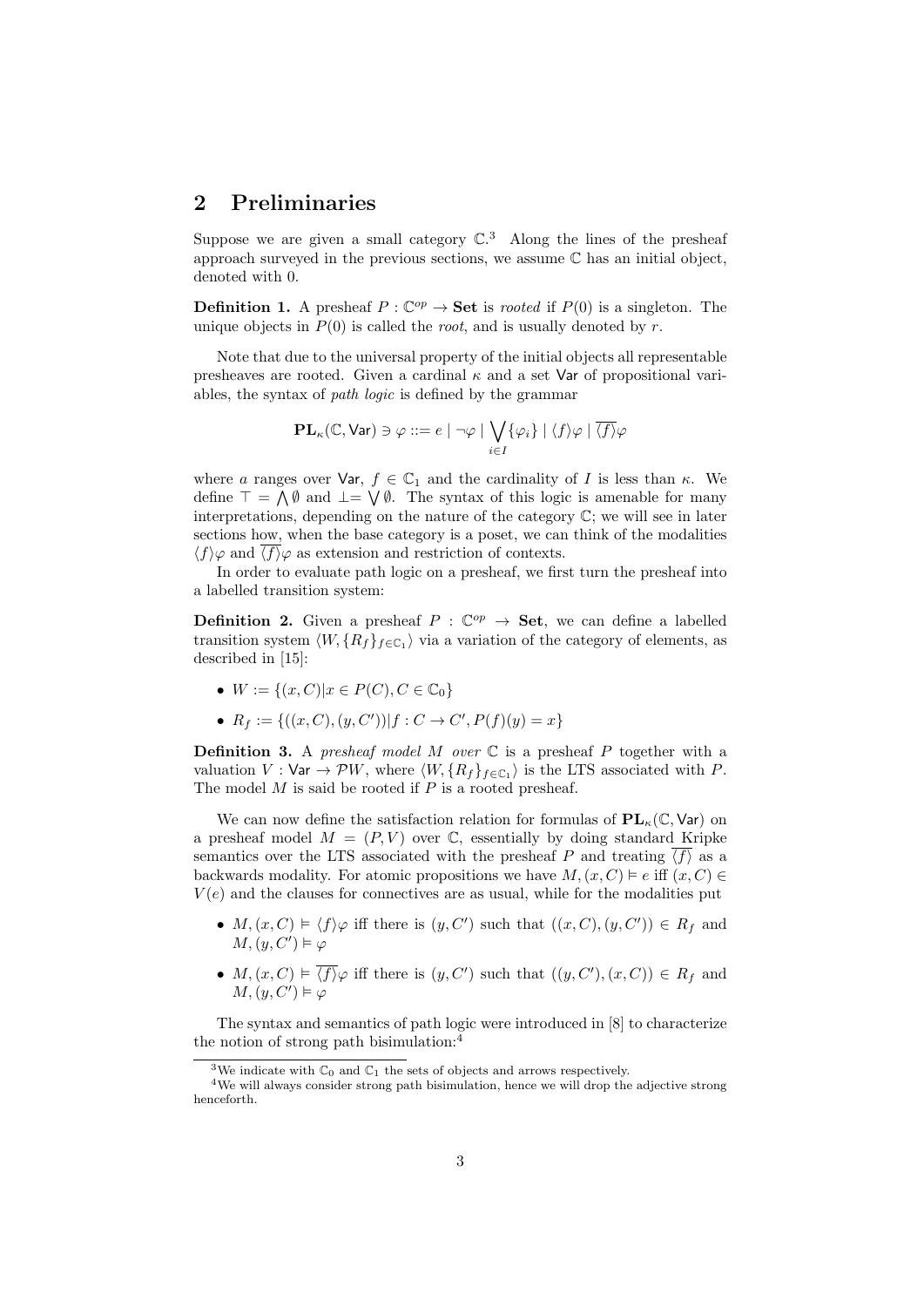**Definition 4.** A path bisimulation Z between rooted presheaf models  $M_1$  =  $(Q_1, V_1)$  and  $M_2 = (Q_2, V_2)$  over  $\mathbb C$  is a family  $(Z_C)_{C \in \mathbb C_0}$  in which each  $Z_C$  is a set of pairs of objects  $(p, q)$  such that  $p \in Q_1(C)$  and  $q \in Q_2(C)$  satisfying the following conditions:

- 1. roots are related:  $(r_1, r_2) \in Z_I$ ;
- 2. if  $(p,q) \in Z_C$  then  $p \in V_1(e)$  iff  $q \in V_2(e)$
- 3. (forward) for  $(p,q) \in Z_C$ , if there is  $p' \in Q_1(C')$  such that  $Q_1(f)(p') = p$ for  $f: C \to C'$  then there must be  $q' \in Q_2(C')$  such that  $Q_2(f)(q') = q$ and  $(p', q') \in Z_{C'}$ , and conversely reversing the role of the presheaves;<sup>5</sup>
- 4. (backward) if  $(p,q) \in Z_C$  and  $f: C' \to C$  then  $(Q_1(f)(p), Q_2(f)(q)) \in$  $Z_{C}$ .

In case Var =  $\emptyset$  we refer to Z simply as a path bisimulation between the presheaves  $Q_1, Q_2$ .

Path logic is expressive for path bisimulations:

**Theorem 1** ( $[8]$ ). There is a path bisimulation between two rooted presheaf models  $M_1, M_2$  over  $\mathbb C$  iff the respective roots satisfy the same formulas of the path logic  $\mathbf{PL}_{|\mathbb{C}_0|}(\mathbb{C}, \mathsf{Var}).$ 

**Definition 5.** Given two presheaves  $Q_1, Q_2$ :  $\mathbb{C}^{op} \to \mathbf{Set}$ , a natural transformation  $\eta: Q_1 \to Q_2$  is an open map if, for every  $f: C \to C'$  in  $\mathbb{C}$ , the following commuting square

$$
Q_1(C) \stackrel{Q_1(f)}{\longleftarrow} Q_1(C')
$$
  
\n
$$
\eta_C \downarrow \qquad \qquad \downarrow \eta_{C'}
$$
  
\n
$$
Q_2(C) \underset{Q_2(f)}{\longleftarrow} Q_2(C')
$$

is a quasi-pullback, that is, if  $x \in Q_1(C)$  and  $y \in Q_2(C')$  are such that  $\eta_C(x) =$  $Q_2(f)(y)$  then there exist  $z \in Q_1(C')$  for which  $\eta_{C'}(z) = y$  and  $Q_1(f)(z) = x$ .<sup>6</sup>

**Theorem 2** ( $[8]$ ). A pair of rooted presheaves are path bisimilar if, and only if, they are related by a span of open maps.

This concludes the review of the existing material; we now proceed to our contributions.

### 3 Path logic for sheaves

We now introduce path logic for sheaves and presheaves over a topological space and we study some properties of the associated notion of path bisimulation in the topological setting.

<sup>5</sup>The two directions of this condition are sometimes called "zig" and "zag" or "forth" and "back" conditions in Modal logic; here they are clustered together.

 $6$ This definition is equivalent to the one in term of path lifting, see [5].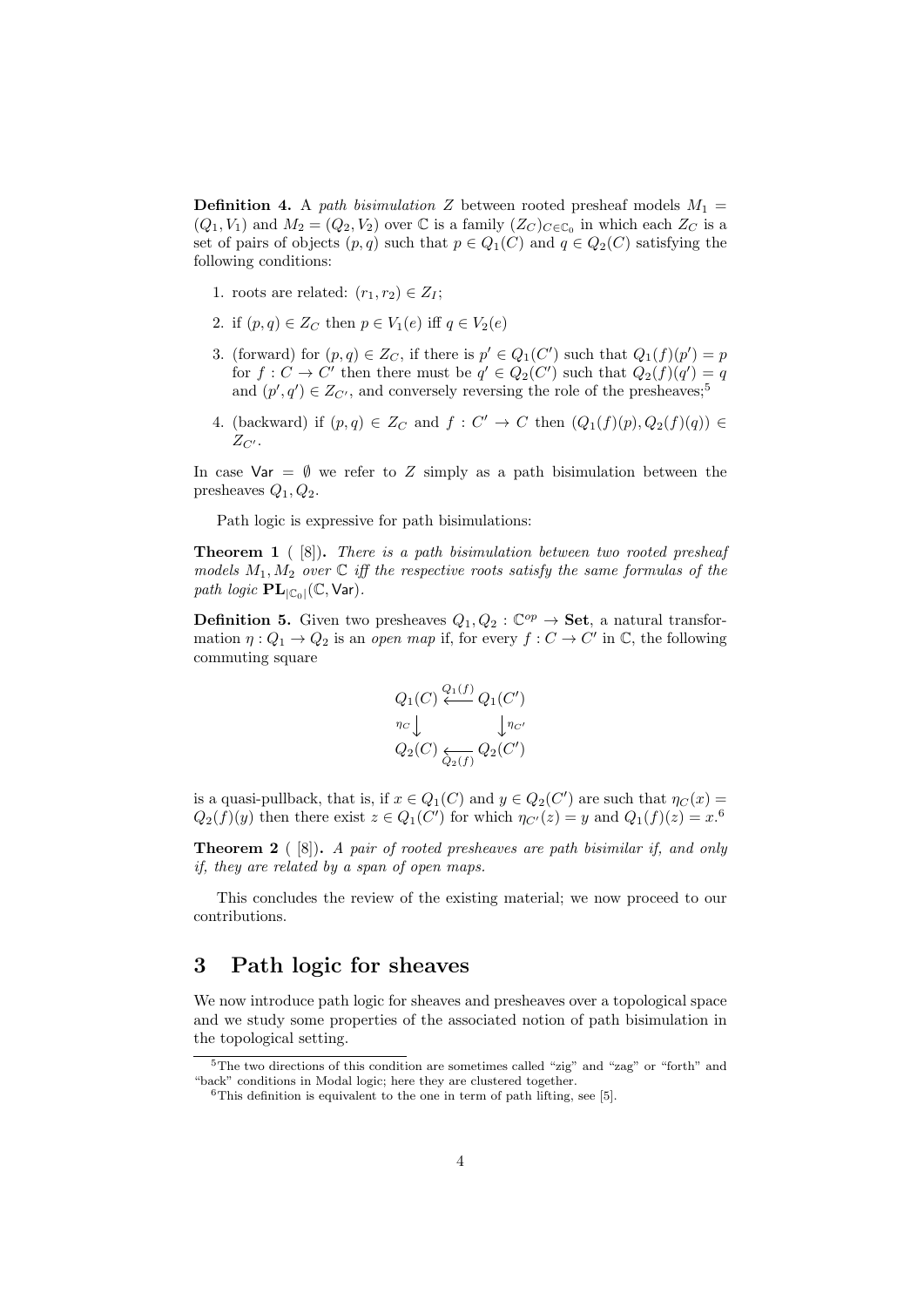From now on we shall only be interested in presheaves over a fixed topological space X, that is, presheaves with base category the poset category of open sets  $Open(\mathbb{X})$ . In fact, we shall simply identify a topological space  $\mathbb{X}$  with the associated poset category of open sets. Hence the path logic associated with a space X and a cardinal  $\kappa$  is just the logic  $\mathbf{PL}_{\kappa}(\mathbb{X})$ , where this notation is used just as before. Given a presheaf  $P : \mathbb{X}^{op} \to \mathbf{Set}$ , an inclusion  $\iota : U \subseteq U'$  and an element  $x \in P(U')$  we sometimes denote  $P(\iota)(x) \in P(U)$  with  $x|_U^P$ ; this is sometimes called the *restriction* of x to U. Elements of  $P(U)$  for an open set U will be referred to as the sections of P over U. Elements of  $P(X)$ , where X refers to the whole space, are called global sections.

**Definition 6.** A sheaf P over  $X$  is a presheaf over  $Open(X)$  satisfying the following conditions, for a given covering family  $(U_i)_{i\in I}$  of an open U:

- 1. If  $x, y \in P(U)$  are such that  $x|_{U_i}^P = y|_{U_i}^P$  for all  $i \in I$  then  $x = y$ , that is, if two elements agree on their restrictions to the members of the covering family then they must coincide. This condition is often called **locality**.
- 2. Suppose given a family  $(x_i)_{i\in I}$  such that  $x_i \in P(U_i)$  and  $x_i|_{U_i \cap U_j}^P =$  $x_j|_{U_i \cap U_j}^P$  for all  $i, j \in I$  (the elements of the family 'agree on the intersections' of the covering family) then there exists a 'glueing' of such family, an element  $x \in P(U)$  such that  $x|_{U_i}^P = x_i$ . This condition is known as glueing.

We denote by  $\mathbf{Sh}(\mathbb{X})$  the category of sheaves over  $\mathbb{X}$ , and we let  $\mathbf{PrSh}(\mathbb{X})$  denote the category of presheaves over X. Note that every sheaf is a rooted presheaf.

**Definition 7.** A sheaf model is a presheaf model  $(P, V)$  such that P is a sheaf.

Since the morphisms in the base category are inclusion maps, and there is only one such inclusion for each pair of objects, in the corresponding path logic we denote with  $\langle U, U' \rangle$  the modality associated to the inclusion  $U \subseteq U'$  for  $U, U'$ opens in X. A fairly natural way of interpreting the modalities in this setting, and more generally when the base category is a poset category, is in terms of change of context: the forward modality expresses the fact that a property holds when the context is extended from  $U$  to  $U'$ , while the backward one handles the restriction from bigger to smaller contexts. This perspective on path logic is particularly apt for the sheaf-theoretic analysis of contextuality, as we will see in the next section.

For a formula  $\varphi$  of path logic and a rooted presheaf P, we may write  $P \models \varphi$ to say that  $\varphi$  is true at the root. An example of a sheaf of immediate topological interest is the sheaf of sections of a covering map:

**Definition 8.** Let  $\mathbb{X}$ , and let  $\pi : \mathbb{Y} \to \mathbb{X}$  be any continuous map. Then  $\pi$  is called a *covering map* if, for every point  $u$  in  $X$ , there is an open neighborhood U of u such that the inverse image  $\pi^{-1}[U]$  is the union of disjoint sets  $\{V_i\}_{i\in I}$ such that, for each  $i \in I$ , the restriction of  $\pi$  to  $V_i$  is a homeomorphism onto U. We say that U is evenly covered.

Fix a space X. Then any covering map  $\pi : \mathbb{Y} \to \mathbb{X}$  gives rise to a sheaf P, called the sheaf of sections of  $\pi$ . Given an open set U, the elements of  $P(U)$ are continuous maps f mapping U into Y such that  $\pi \circ f = \mathsf{Id}_U$ . Restrictions of sections are given simply by function restriction.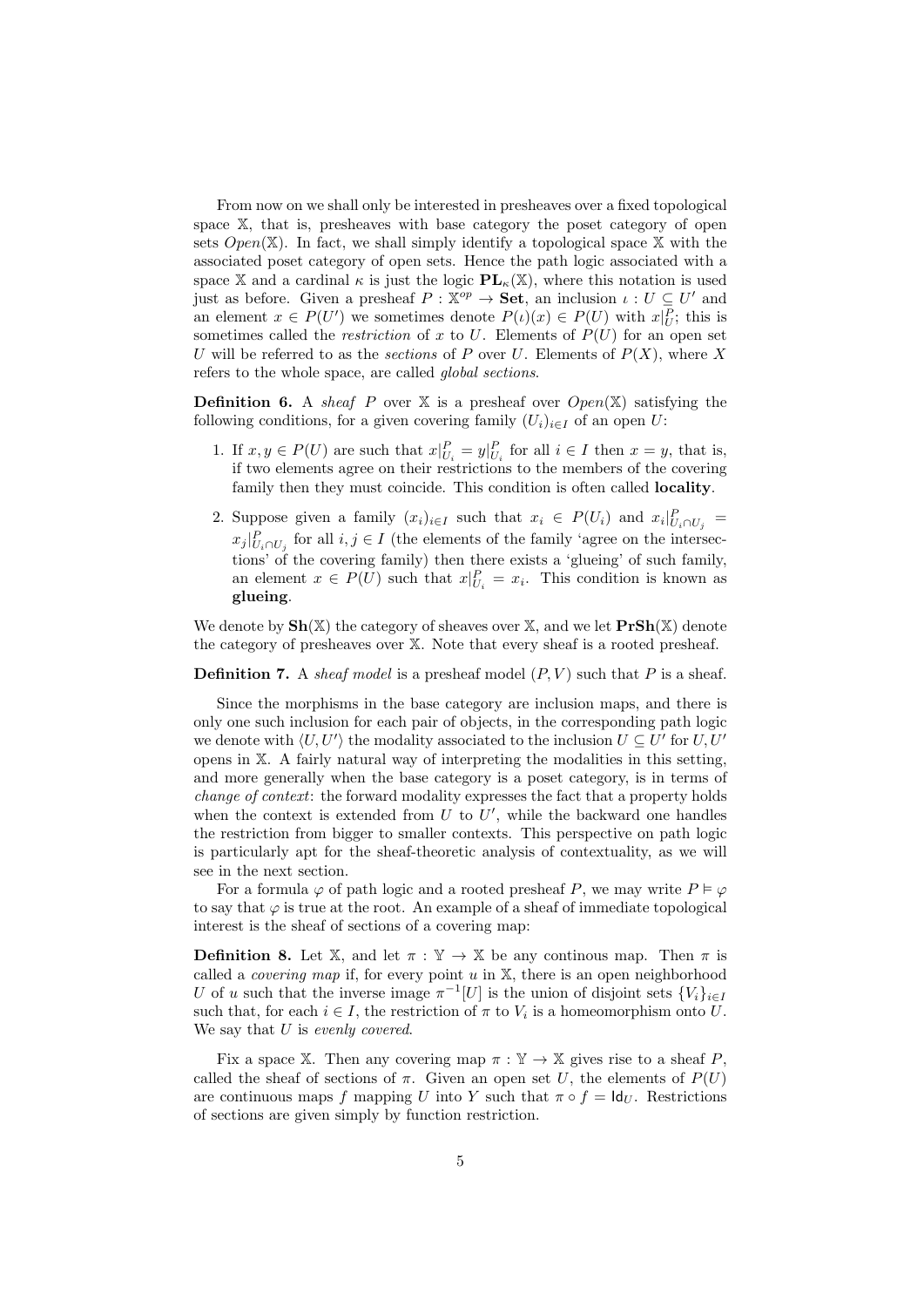### 3.1 Path logic and Contextuality

In this section we outline the framework put forward in [2] and describe how to encode the crucial notions of weak and strong contextuality. Suppose given a finite set  $X$  of variables, that in the quantum setting can be regarded as physical quantities, together with a set of possible outcomes  $O$ . Define a sheaf  $\mathcal{E}: \wp(X)^{op} \to \mathbf{Set}$  mapping  $U \subseteq X$  to  $O^U$ , the set of functions from U to O, while on arrows the function  $\mathcal{E}(U \subseteq U')$  simply maps a function to the same function on the restricted domain. This functor is called the *sheaf of events*, as it associates to each set of variables all the possible assignments of outcomes to those variables.

Consider now a family of subsets of  $X$ , call it  $M$ , such that the members of M form an antichain in  $\wp(X)$  and  $\bigcup \mathcal{M} = X$ . Such family M is called measurement cover and represents the maximal sets of variables that can be tested together. For example the variables associated to position and momentum in a quantum system cannot be tested together: this and analogous constraints motivate this definition. Note that our inability to test two variables together does not preclude a priori the existence of a simultaneous assignment of values to both. Given a triple  $\langle X,\mathcal{M}, O \rangle$ , a subpresheaf S of E is called an *empirical* model if

- 1.  $S(C) \neq \emptyset$  for all  $C \in \mathcal{M}$ : possible joint measurements give joint outcomes.
- 2.  $S(U \subseteq U')$  is surjective if  $U \subseteq U' \subseteq C$  for  $C \in \mathcal{M}$ : the model satisfies the no-signalling principle (a sheaf with this property is sometimes called *flasque* or *flabby*; here the condition is relative to  $\mathcal{M}$ ).
- 3. For any family  $\{s_C\}_{C \in \mathcal{M}}$  with  $s_C \in \mathcal{S}(C)$  such that

 $\forall C, C' \in \mathcal{M} \quad s_C|_{C \cap C'} = s_{C'}|_{C \cap C'}$ 

there exists a unique global section in  $\mathcal{S}(X)$ . This is the same as the glueing condition for sheaves, relativized to M.

With respect to contextuality, the key properties of an empirical model are called *weak contextuality* and *strong contextuality.*<sup>7</sup> An empirical model is weakly contextual if there is a maximal context  $C \in \mathcal{M}$  and a section  $s \in \mathcal{S}(C)$ such that s cannot be extended to a global section in  $\mathcal{S}(X)$ . This means that there is a particular assignment of values to the measurements that cannot be reconciled with an assignment of values to all variables together.

We can express these properties in path logic in a natural way: given an empirical model  $\mathcal{S}$ , we turn the sheaf of events  $\mathcal{E}$  into a sheaf model, introduce a propositional variable e and let the valuation  $V_{\mathcal{S}}$  interpret e by

$$
V_{\mathcal{S}}(e) = \{(s, C) \mid s \in \mathcal{S}(C)\}\
$$

The propositional variable a says about a value assignment s over the set of variables  $C$  that it represents a possible, real assignment according to the empirical model  $S$ <sup>8</sup>. Representing an empirical model as a sheaf model in this way, we can now capture weak contextuality by the formula:

<sup>&</sup>lt;sup>7</sup>Weak contextuality is called *logical* contextuality in [1].

<sup>&</sup>lt;sup>8</sup>It is worth remarking that the notion of empirical model cannot itself be encoded in path logic. The first condition can be captured by  $\bigwedge_{C \in \mathcal{M}} \langle \emptyset, C \rangle$ , a formula stating that there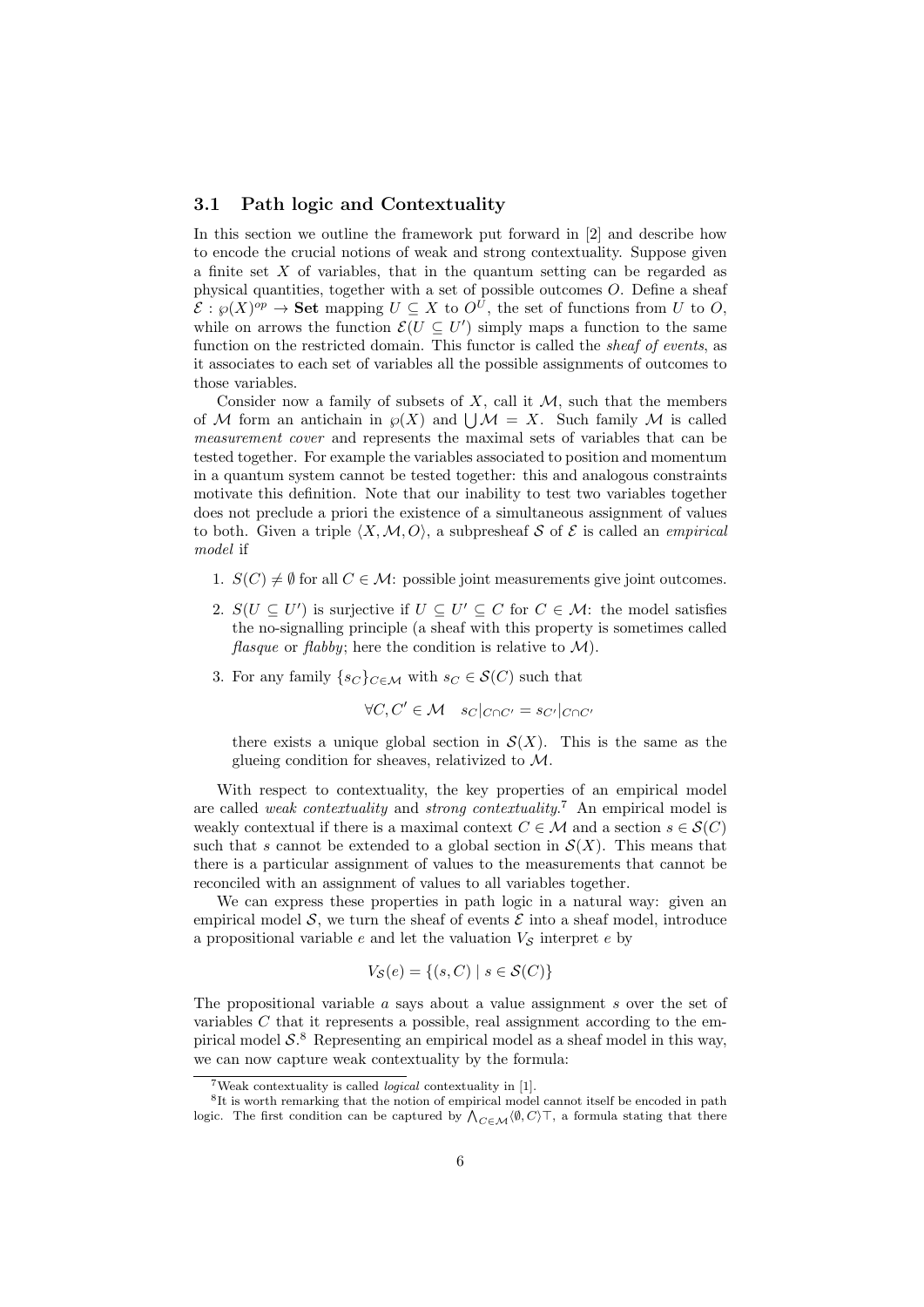$$
\bigvee_{C \in \mathcal{M}} \langle \emptyset, C \rangle (e \wedge [C, X] \neg e)
$$

An empirical model is said to be strongly contextual if there is no global section:  $\mathcal{S}(X) = \emptyset$ . This condition states that there cannot be a simultaneous assignment of values to all variables; it can be encoded with the formula:

 $\neg \langle \emptyset, X \rangle e$ 

A similar treatment of these notions, also casted in a modal language, was offered by Kishida in [9]. In said paper the labels for the modalities are measurements contexts, that is, compatible sets of measurements, and propositional variables are used to specify which outcome is associated to which measurement. The notion of weak and strong contextuality are captured via a formula Det expressing determinacy, namely a big disjunction encoding all the pairs measurements-outcomes and stating that one of them is the case.

We believe path logic constitutes an improvement over this line of work for three reasons. $9$  First, the modalities of path logic contain all the identities of the objects of  $\wp(X)$ , thus we can encode a formula  $[a]\phi$  from [9], meaning that  $\phi$  will be the case whenever measurement a is performed, into the formula  $[\emptyset, \{a\}]$ <sub> $\emptyset$ </sub>, stating that every section over a, hence any assignment of outcome to a brought about by measuring a, will satisfy  $\phi$ . We can then use the propositional variables to associate measurements and outcomes to reproduce the formulas of Kishida within path logic. Second, path logic can express the change of measurement context: this allows for a characterization of contextuality in terms of the impossibility to extend to global sections, along the lines of the original paper [2]. Such characterization abstracts away from the particular specification of all the measurement-output pairs. Finally, path logic is not a logic designed specifically for this setting, but rather a very general language already studied in relation to concurrency. As known tools do, it not only solves the task at hand but also suggests connections with previous applications. In particular, since we know that path logic formulas are invariant under path bisimulations, expressing some of the central properties in the framework for contextuality in path logic leads to a simple but illuminating observation:

#### Corollary 1. The properties of weak and strong contextuality are preserved by path bisimulations (and hence by spans of open maps).

This connection, between contextuality and path bisimulation, seems to merit further investigation. In the setting of empirical models, the above corollary suggests that the properties of empirical models that are invariant for path bisimulation are typically properties concerning the degree and manner in which measurements are sensitive to context.

is a section assigning outcomes to all the measurements in C, for all  $C \in \mathcal{M}$ . The second requirement is recorded by the formula  $\bigwedge_{C \in \mathcal{M}} \bigwedge_{U \subseteq U' \subseteq C} [\emptyset, U] \langle U, U' \rangle \top$ , expressing the fact that every section over U has a section over  $U'$  extending it. Note that we do not need infinitary logic to form these conjunctions, due to the finiteness of  $X$ . The third condition however cannot be rendered in path logic; this issue will be addressed in Section 5, where we will suggest how to express such properties with the use of nominals.

<sup>&</sup>lt;sup>9</sup>These consideration address only the fragment without probabilities; we believe similar remarks can be made for the probabilistic case.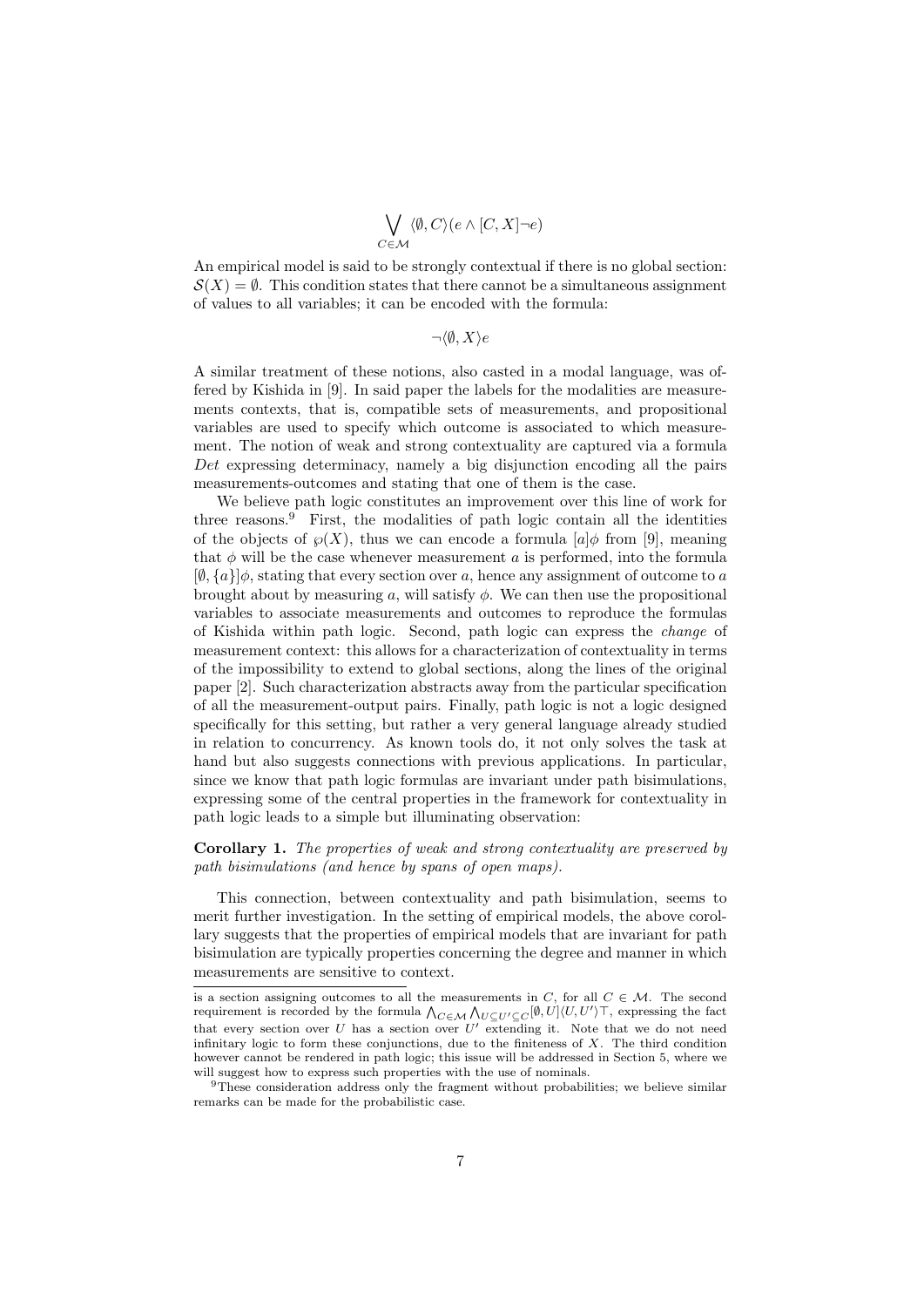This raises some conceptual questions, in particular: is path bisimulation the "right" or most natural notion of equivalence for reasoning about such properties of empirical models? Related to this is the question if path logic is adequate as a language for reasoning about contextuality, i.e. can it express all properties of relevance to contextuality? We do not settle these questions here, but in the next section we shall see that there are indeed other possible candidates for notions of behavioural equivalence of sheaves.

### 3.2 Beyond Contextuality

The topological space that we considered in this section is a special one, the discrete topology over X. Nevertheless, the expressivity of path logic and the insight about the preservation of important properties via suitable bisimulations suggest that it might be fruitful to give a systematic treatment of path logic and path bisimulations in the wider context of sheaves. In fact, even the properties that we just discussed turn out to be of general significance.

In the case of the sheaf of sections associated with a covering map, strong contextuality describes how the space  $Y$  is related to  $X$  by the covering map  $\pi$ : the former looks locally like the latter, but not globally. An example is the covering map  $\pi : \mathbf{R} \to \mathbf{S}_1$ , where **R** is the real line and  $\mathbf{S}_1$  is the unit circle. This covering map has no global section, although there are infinitely many sections over every smaller open set in  $S_1$ . On the other hand, weak contextuality only forces the existence of some section that cannot be extended to a global one; an example of a covering map that is weak but not strongly contextual is  $\pi : \mathbf{R} + \mathbf{R} \to \mathbf{R}$ , the obvious projections of two disjoint copies of R into itself.

Another example of a general notion that can be encoded in path logic is flabby sheaf: a sheaf  $P : \mathbb{X}^{op} \to \mathbf{Set}$  is said to be flabby if, for every inclusion  $\iota: U \to X$ , the restriction map  $P\iota$  is surjective. It is not hard to see that the class of flabby sheaves over  $X$  is captured by the path logic formula  $\bigwedge_{U \in Open(\mathbb{X})} [\emptyset, U] \langle U, X \rangle \top$ . Flabby sheaves play a special role in homological algebra, see [4] for an overview.

This suggests that properties expressible in path logic may have more general importance in the context of topology. By previous results on path logic we can conclude that said properties are invariant under path bisimulation over presheaf models, giving a topological significance to path bisimulations.<sup>10</sup> We therefore study the connections between different candidates for bisimulations at the general level of sheaves over topological spaces.

### 4 Bisimulations for sheaves

In the general case path bisimulations could be neatly characterized in terms of spans of open maps in the category of presheaves over a fixed base category: path bisimulations correspond to spans of open maps, in the sense that rooted presheaves are path bisimilar if and only if they are related by a span of open

 $10A$  general study of the expressivity of path logic can be pursued along the lines of similar characterization results a là van Benthem. A straightforward modification of the usual argument shows that path logic is the fragment of many-sorted FOL (where the sorts are given by the objects of the base category) that is invariant for path bisimulation.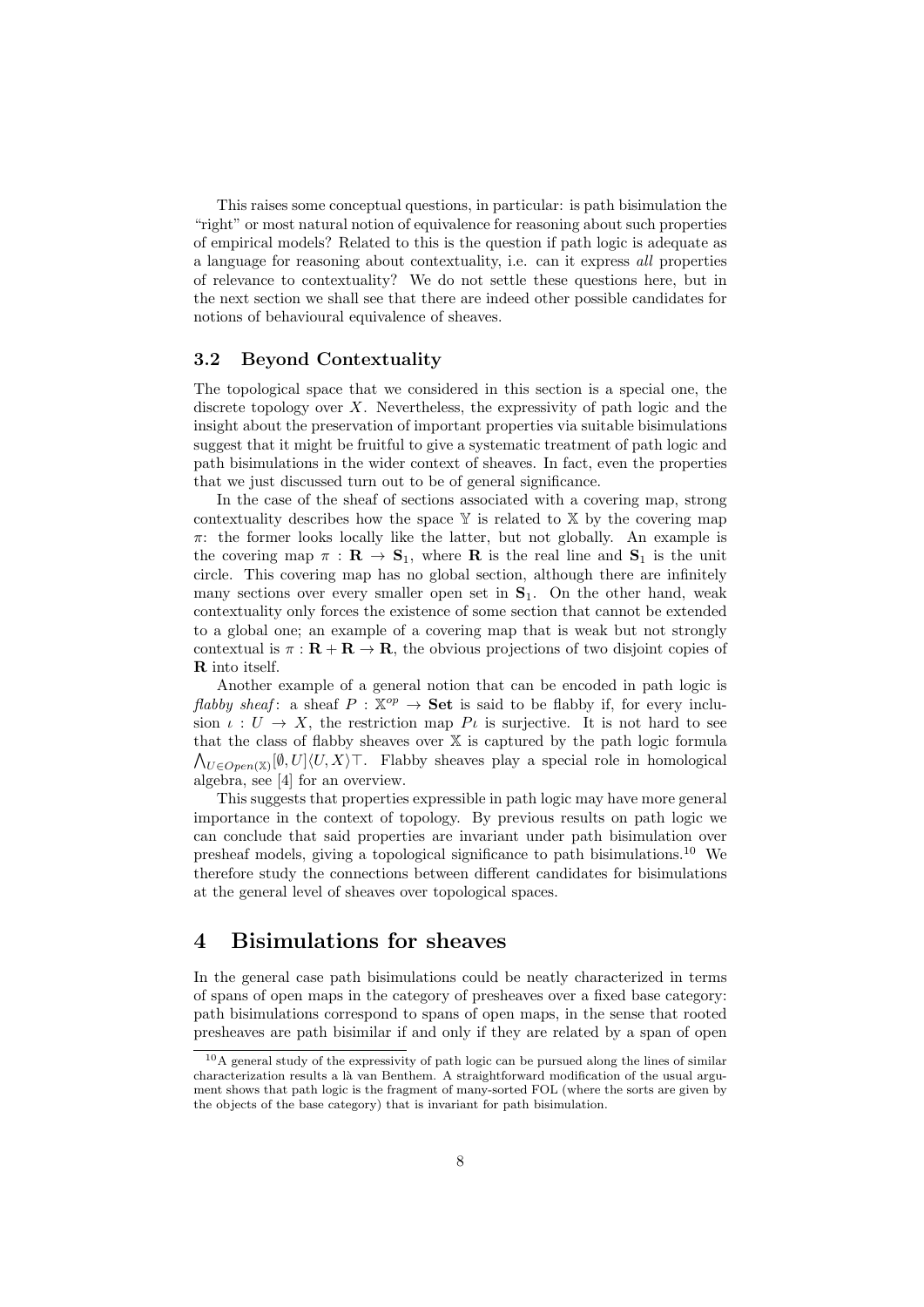maps. Since open maps are special cases of coalgebra morphisms [11], spans of open maps correspond to what is known as an Aczel-Mendler bisimulation. Furthermore, it is not hard to show that two presheaves are related by a span of open maps iff they are related by a co-span of open maps (a pair of open maps from the respective presheaves with the same co-domain). Seeing open maps as coalgebra morphisms, this is in fact an instance of the coalgebraic concept of behavioural equivalence as a co-span in a category of coalgebras. So we have three equivalent descriptions of bisimilarity of presheaf models: path bisimilarity, spans of open maps and co-spans of open maps.

The situation for sheaves is less straightforward: the proofs of the equivalences mentioned above are not valid when we restrict attention to the category of sheaves over a space, i.e. when "span of open maps" means a span in the category of sheaves over the given space. So it seems we have three genuinely distinct candidates for behavioural equivalence of sheaves. It is easy to see that spans of open maps give rise to path bisimulations. Furthermore, co-spans of open maps give rise to spans of open maps (since the category of sheaves over a fixed space has pullbacks and open maps are stable under pullbacks). So we have:

 $\text{co-spans} \Rightarrow \text{spans} \Rightarrow \text{path bisimulations}$ 

In the following sections, we shall look more closely at spans and co-spans of open maps, and relate them to special kinds of path bisimulations.

### 4.1 Path bisimulations and spans of open maps

We start by investigating the connection between path bisimulations and spans of open maps. It is certainly true that, for any pair of path bisimilar sheaves, we can construct a span of open maps connecting these sheaves. However, the presheaf at the "vertex" of this span may not be a sheaf, so the characterization of path bisimulations as spans of open maps is not internal to the category of sheaves over a given space. It turns out that a fairly natural condition on path bisimulations guarantees that the construction of a span of open maps from a bisimulation results in a proper sheaf:

Definition 9 (Locality axiom for path bisimulations). Suppose we are given a covering  $(U_i)_{i\in I}$  of an open set U, two sheaves  $Q_1, Q_2 : Open(\mathbb{X})^{op} \to \mathbf{Set}$ and a path bisimulation  $Z$  between them. We say  $Z$  satisfies *Locality* if for all  $p \in Q_1(U)$  and  $q \in Q_2(U)$  such that  $(p|_{U_i}^{Q_1}, q|_{U_i}^{Q_2}) \in Z_{U_i}$  for all  $i \in I$ , we have  $(p, q) \in Z_U$ .

The name of this property derives from the fact that it has the same shape of the locality condition on sheaves, with the difference that the equality is now replaced by the path bisimulation relation.

**Proposition 1.** Suppose two sheaves on  $X$  are related by a path bisimulation satisfying the Locality axiom. Then these sheaves are also related by a span of open maps.

In the context of empirical models, imposing conditions like Locality changes what sort of properties are invariants for bisimulations. So deciding what the "right" notion of bisimulation is in this setting amounts to making a decision regarding what sort of properties of empirical models we want to focus on. In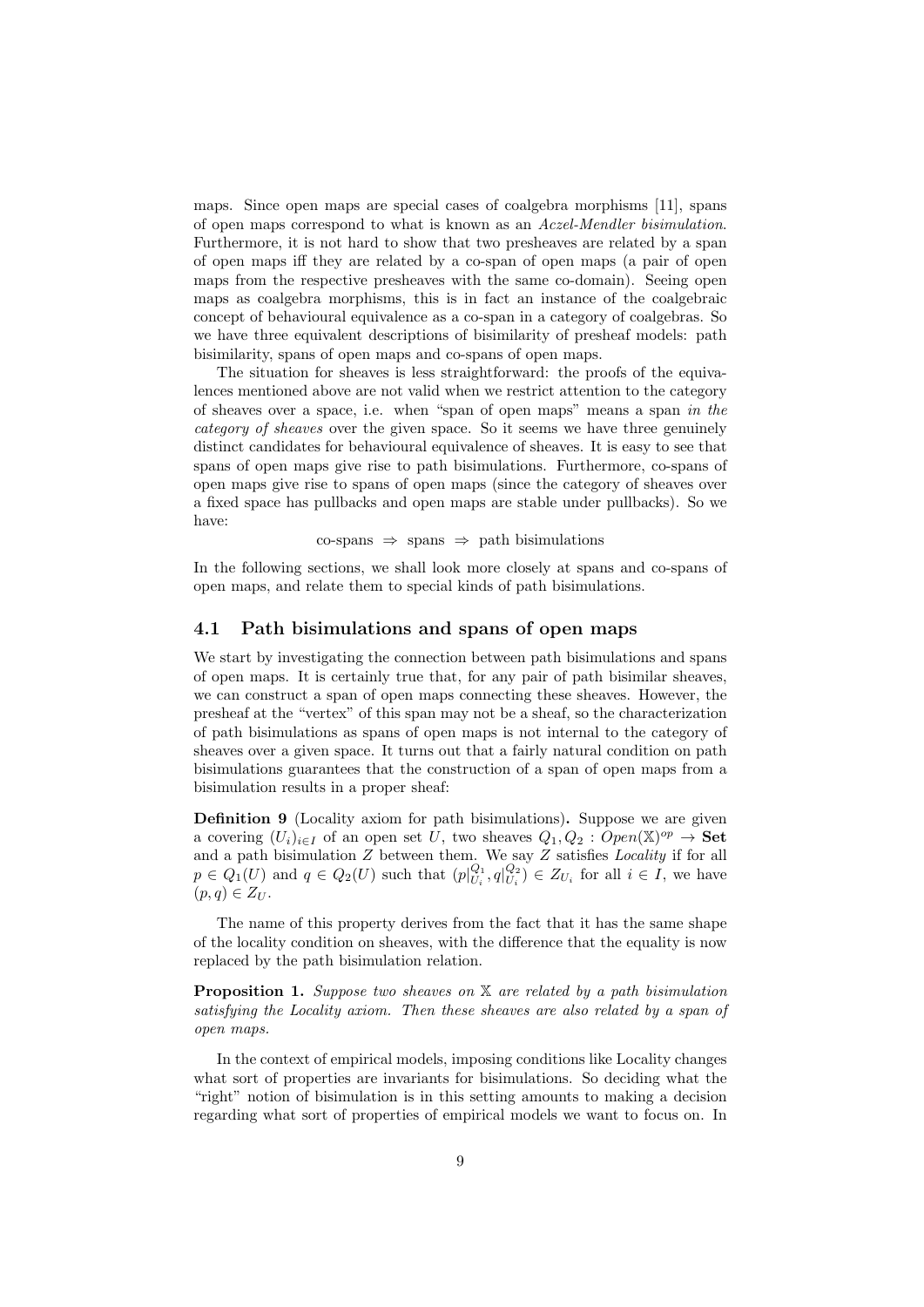particular the class of properties that are invariant for bisimulations with the Locality property will satisfy a corresponding locality constraint: in order to find what the invariant properties of a variable assignment  $v$  on a set of variables  $X$ is, given a cover  $\mathcal C$  of X it suffices to investigate the invariant properties of each restriction of  $v$  to elements of the cover  $X$ .

At the present time we do not know whether the converse of Proposition 1 is true in general. $11$ 

### 4.2 Path bisimulations and co-spans of open maps

Another important notion of bisimulation in the coalgebra literature is given exactly by the dual of the span, i.e. a co-span of coalgebra morphisms. This is often called a behavioural equivalence. The same concept can be applied to sheaves, that is, we may consider co-spans of open maps rather than spans. It turns out that we can do better for co-spans than we did for spans: we can characterize the existence of a co-span of open maps precisely in terms of a concrete notion of path bisimulation. First, we introduce a Glueing property for path bisimulations, mimicking the corresponding axiom for sheaves in the same way as we defined the Locality property for bisimulations earlier:

Definition 10 (Gluing axiom for path bisimulations). Suppose given a covering  $(U_i)_{i\in I}$  of an open set U, two presheaves  $Q_1, Q_2 : Open(\mathbb{X})^{op} \to \mathbf{Set}$  and a path bisimulation  $Z$  between them. The relation  $Z$  satisfies *Glueing* if the following is the case : whenever there are two families  $(p_i)_{i \in I}$  and  $(q_i)_{i \in I}$  such that  $p_i \in$  $Q_1(U_i)$  and  $q_i \in Q_2(U_i)$  for all i and moreover for all  $i, j (p_i|_{U_i \cap U_j}^{Q_1}, q_j|_{U_i \cap U_j}^{Q_2}) \in Z$ there exist two elements  $p \in Q_1(U)$  and  $q \in Q_2(U)$  such that  $(p, q) \in Z$  and, for all *i*,  $(p|_{U_i}^{Q_1}, q_i) \in Z$  and  $(q|_{U_i}^{Q_2}, p_i) \in Z$ .

Finally, we need a little technical side condition, that we borrow from [6]:

**Definition 11.** A path bisimulation Z is said to be di-functional if  $(p, q) \in Z$ ,  $(p', q) \in Z$  and  $(p', q') \in Z$  entail  $(p, q') \in Z$ .

We can now state our characterization result:

**Theorem 3.** Two sheaves  $Q_1$  and  $Q_2$  are related by a co-span of open maps

$$
Q_1 \to P \leftarrow Q_2
$$

where  $P$  is a sheaf, if and only if they are related by a di-functional path bisimulation that satisfies the Gluing and Locality axioms.

*Proof.* From left to right, assume there are a sheaf  $P$  and two open maps  $f$ :  $Q_1 \rightarrow P$  and  $g: Q_2 \rightarrow P$ . Define

$$
Z_U = \{(p, q) \in Q_1(U) \times Q_2(U) | f_U(p) = g_U(q) \}
$$

<sup>&</sup>lt;sup>11</sup>The requirement of Locality can be lifted in some special circumstances, for example when the space satisfies the following property: given any open cover  $(U_i)_{i\in I}$  of a non-empty open set U, and given any superset U' of U, there is a cover  $(U_i')_{i \in I}$  of U' such that  $U_i' \cap U = U_i$ for all  $i \in I$  and  $U'_i \cap U'_j = U_i \cap U_j$  for all  $i \neq j$ . An example of a space with this property is natural numbers with the topology generated by all cofinite sets. This is however a very strong requirement, and typically many spaces of interest will not enjoy this property.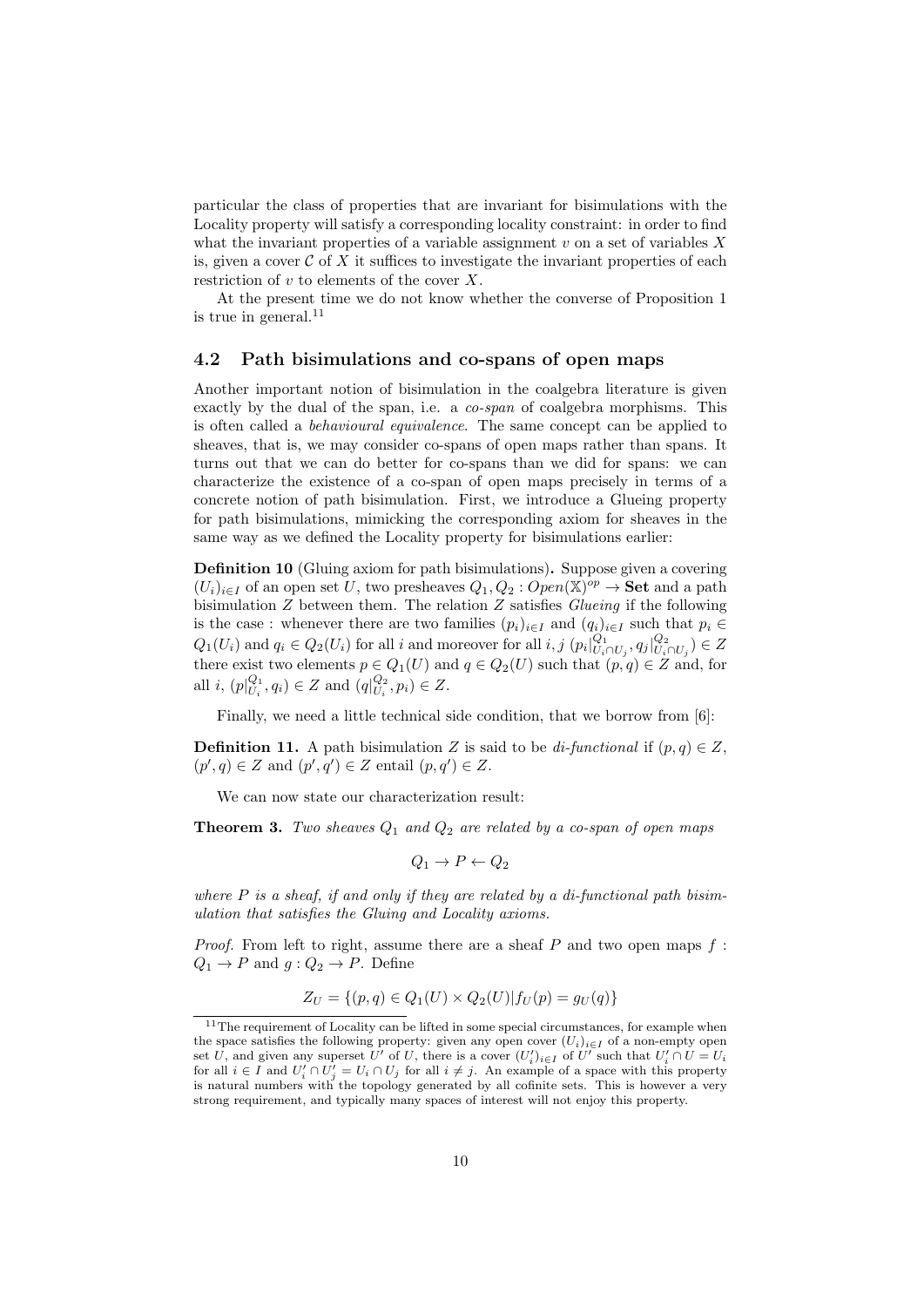Clearly  $Z = \bigcup_U Z_U$ . We start with the forward condition of path bisimulation. Suppose  $(p, q) \in Z_U$ ,  $\iota: U \to U'$  and there is  $p' \in U'$  such that  $p'|_{U}^{Q_1} = p$ . We need to show that there is  $q' \in Q_2(U')$  such that  $q'|_{U}^{Q_2} = q$  and  $(p', q') \in Z_{U'}$ , that is,  $f_{U'}(p') = g_{U'}(q')$ . By naturality we know that  $f_{U'}(p')|_{U}^{P} = f_{U}(p'|_{U}^{Q_1}) =$  $f_U(p) = g_U(q)$ , so by weak pullback we obtain  $q' \in Q_2(U')$  such that  $q'|_{U}^{Q_2} = q$ and  $f_{U'}(p') = g_{U'}(q')$ .

For the backward condition suppose  $(p, q) \in Z_U$  and  $\iota : U' \to U$ . We need to show that  $p|_{U'}^{Q_1} = p'$  and  $q|_{U'}^{Q_2} = q'$  are in relation:  $(p', q') \in Z_{U'}$ , that is,  $f_{U'}(p') = g_{U'}(q')$ . This follows immediately by the naturality of f and g and  $f_U(p) = g_U(q)$ . We proceed to check that the Locality property holds. Suppose given a covering  $(U_i)_{i\in I}$  of U. Say there are  $p \in Q_1(U)$  and  $q \in Q_2(U)$  such that  $(p|_{U_i}^{Q_1}, q|_{U_i}^{Q_2}) \in Z_{U_i}$  for all  $i \in I$ . We want to show that  $(p, q) \in Z_U$ , that is, that  $f_U(p) = g_U(q)$ . We have for every i that

$$
f_U(p)|_{U_i}^P = f_{U_i}(p|_{U_i}^{Q_1})
$$
\n(1)

$$
=g_{U_i}(q|_{U_i}^{Q_2})
$$
\n(2)

$$
=g_U(q)|_{U_i}^P\tag{3}
$$

where the first and last step are given by the naturality of  $f$  and  $g$  and the second is given by our assumption. Since  $f_U(p)$  and  $g_U(q)$  agree on all the restrictions we can apply the locality property of the sheaf P to obtain  $f_U(p) = g_U(q)$ . Now for Gluing. Suppose given a covering  $(U_i)_{i\in I}$  of U. Say there are two families  $(p_i)_{i\in I}$ and  $(q_i)_{i\in I}$  such that for all  $i\,p_i\in Q_1(U_i)$  and  $q_i\in Q_2(U_i)$  and moreover for all  $i, j \ (p_i|_{U_i \cap U_j}^{Q_1}, q_j|_{U_i \cap U_j}^{Q_2}) \in Z$ . We need to show that there are  $p \in Q_1(U)$  and  $q \in Q_2(U)$  such that  $(p, q) \in Z$  and, for all  $i, (p|_{U_i}^{Q_1}, q_i) \in Z$  and  $(q|_{U_i}^{Q_2}, p_i) \in Z$ . Our definition entails that  $f_{U_i \cap U_j}(p_i|_{U_i \cap U_j}^{Q_1}) = g_{U_i \cap U_j}(q_j|_{U_i \cap U_j}^{Q_2})$ . By naturality of f and g we get that  $f_{U_i}(p_i)|_{U_i \cap U_j}^P = g_{U_j}(q_j)|_{U_i \cap U_j}^P$ . When  $i = j$  this means that  $f_{U_i}(p_i) = g_{U_i}(q_i)$ , hence we have a family of objects  $(f_{U_i}(p_i) = g_{U_i}(q_i))_{i \in I}$ such that  $f_{U_i}(p_i) = g_{U_i}(q_i) \in P(U_i)$  and the elements of this family agree at the intersections. Thus we can apply glueing in P to obtain  $t \in P(U)$  such that  $t|_{U_i}^P = f_{U_i}(p_i) = g_{U_i}(q_i)$  for all *i*.

Pick an index i; by the fact that  $f$  and  $g$  are open maps we obtain by weak pullback  $p \in Q_1(U)$  and  $q \in Q_2(U)$  such that  $f_U(p) = t = g_U(q)$ , which means  $(p, q) \in Z_U$ , and  $p|_{U_i}^{Q_1} = p_i$  and  $q|_{U_i}^{Q_2} = q_i$ . This entails that  $f_{U_i}(p|_{U_i}^{Q_1}) =$  $t|_{U_i}^P = g_{U_i}(q_i)$  and  $g_{U_i}(q|_{U_i}^{Q_2}) = t|_{U_i}^P = f_{U_i}(p_i)$ . Now take  $j \neq i$ . We have that  $f_{U_j}(p|_{U_j}^{Q_1}) = f_U(p)|_{U_j}^P = t|_{U_j}^P = g_{U_j}(q_j)$ , where the first step is by naturality and the last is a consequence of gluing. Similarly we can show that  $g_{U_j}(q|_{U_j}^{Q_1}) =$  $f_{U_j}(p_j)$ .

Difunctionality is immediate by the definition of the relation: if  $p, q, p'$  and  $q'$  are all sent to the same object then the relation will hold between  $p'$  and  $q'$ .

From right to left, suppose there is a difunctional path bisimulation between  $Q_1$  and  $Q_2$  satisfying Locality and Glueing. Take  $Eq_U$  to be the smallest equivalence relation containing  $Z_U$ . Define the sheaf  $P$  as follows

$$
U \to Q_1(U) + Q_2(U) \setminus Eq_U
$$
  

$$
\iota: U \to U' \to P(\iota): Q_1(U') + Q_2(U') \setminus Eq_{U'} \to Q_1(U) + Q_2(U) \setminus Eq_U
$$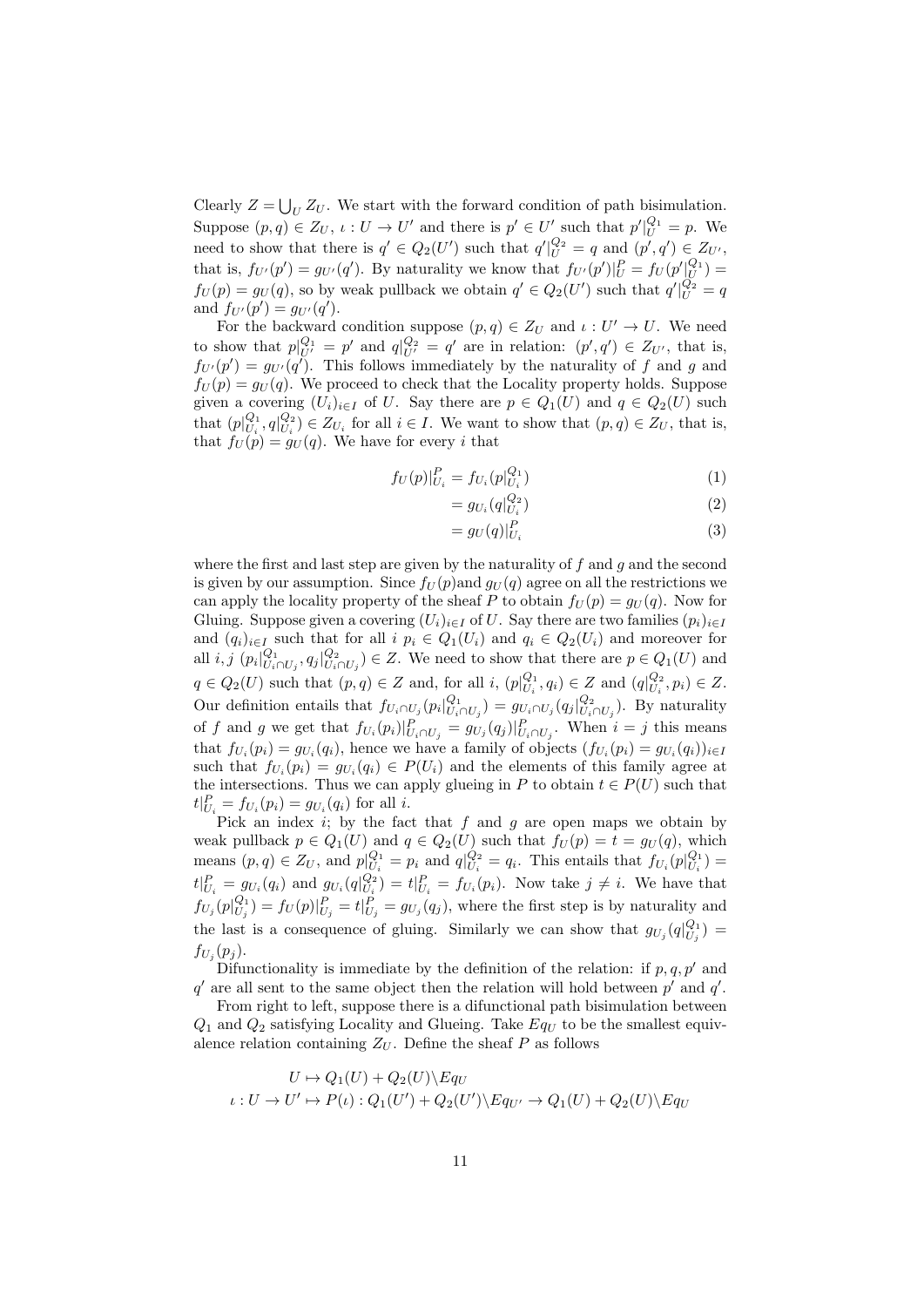where  $P(\iota)([x]) = [Q_{l}(\iota)(x)]$  if  $x \in Q_{l}(U')$ , for  $l \in \{1,2\}$ . Notice that this definition automatically makes  $[-]: Q_l \to P$  a natural transformation for  $l = 1$ and  $l = 2$ . We sometimes omit the subscript when it is clear.

We first show that  $P(t)$  is well defined. Suppose  $x \neq y$  and  $[x] = [y]$ , we want to show that  $P(\iota)([x]) = P(\iota)([y])$ . Since  $[x] = [y]$ , only two scenarios can occur. Suppose  $(x, y) \in Z_{U'}$ . Then  $P(\iota)([x]) = [Q_1(\iota)(x)]$  and  $P(\iota)([y]) = [Q_2(\iota)(y)]$ . By backward condition of path bisimulation we obtain from  $(x, y) \in Z_{U'}$  that  $(x|_U^{Q_1}, y|_U^{Q_2}) \in Z_{U'}$ , so  $[Q_1(\iota)(x)] = [Q_2(\iota)(y)]$  and we are done. Now suppose x and y are in relation because of a zig-zag of relations in  $Z_{U'}$ . Applying our previous argument to every pair in  $Z_{U'}$  we get, by transitivity of equality, that  $[Q_1(\iota)(x)] = [Q_2(\iota)(y)]$ . We now show that  $[-]$  is an open map. Suppose  $\iota: U \to U'$  and say that there are  $x_1 \in Q_1(U)$  and  $[x_2] \in P(U')$  such that  $[x_1] = P(\iota)([x_2])$ . We know that  $[x_1] = P(\iota)([x_2]) = [x_2]_U^{Q_l}$ , for some  $l \in \{1, 2\}$ . Hence there is a zig-zag of  $Z_U$  edges between  $x_1$  and  $x_2|_U^{Q_l}$ . Starting from  $x_2$ , we apply the forward condition to all the edges of the zig-zag (this is an argument by induction, similar to the one in [8]); in this way we obtain an element  $x' \in Q_1(U')$  such that there is a zig-zag of  $Z_{U'}$  edges between  $x_2$  and  $x'$ , hence  $[x_2] = [x']$ , and  $x'|_{U}^{Q_1} = x_1$ .

We proceed to show that  $P$  is a sheaf, beginning with locality. Suppose given a covering  $(U_i)_{i\in I}$  of U. Consider  $[x], [y] \in P(U)$  such that  $[x]|_{U_i}^P = [y]|_{U_i}^P$  for all  $i$ . Because the bisimulation includes the roots, we can always assume that each equivalence class  $[x]_U$  contains at least a member of  $Q_1(U)$  and a member of  $Q_2(U)$ . So we can take  $x \in Q_1(U)$  and  $y \in Q_2(U)$ . By  $[x]|_{U_i}^P = [y]|_{U_i}^P$  we can infer that  $[x|_{U_i}^{Q_1}] = [y|_{U_i}^{Q_2}]$  for every *i*. By difunctionality we can conclude that  $(x|_{U_i}^{Q_1}, y|_{U_i}^{Q_2}) \in Z_{U_i}$  for all *i*. The Locality condition on Z allows us to infer that  $(x, y) \in Z_U$ , hence  $[x] = [y]$ . Finally we prove that P has the gluing property. Suppose given a covering  $(U_i)_{i \in I}$  of U. Suppose there is a family  $([x_i])_{i \in I}$  with  $[x_i] \in P(U_i)$  such that, for all  $i, j \in I$ ,  $[x_i]|_{U_i \cap U_j}^P = [x_j]|_{U_i \cap U_j}^P$ . We want to find  $[x] \in P(U)$  such that  $[x]|_{U_i}^P = [x_i]$  for all i. We know  $[x]_U$  contains at least a member of  $Q_1(U)$  and a member of  $Q_2(U)$ . So we can infer that there are two families  $(p_i \in Q_1(U_i))_{i \in I}$  and  $(q_i \in Q_2(U_i))_{i \in I}$  such that  $[p_i] = [q_i]$ [x<sub>i</sub>]. So from  $[x_i]|_{U_i \cap U_j}^P = [x_j]|_{U_i \cap U_j}^P$  we infer that  $[p_i|_{U_i \cap U_j}^Q] = [q_j|_{U_i \cap U_j}^Q]$ . By difunctionality it must be that  $(p_i|_{U_i \cap U_j}^{Q_1}, q_j|_{U_i \cap U_j}^{Q_2}) \in Z_{U_i \cap U_j}$ , and this for all i and j. By the gluing property of the bisimulation we conclude that there are  $p \in Q_1(U)$  and  $q \in Q_2(U)$  such that  $(p,q) \in Z_U$  and for all  $i p|_{U_i}^{Q_1} = q_i$  and  $q|_{U_i}^{Q_2} = p_i$ . Take  $[x] = [p] = [q]$ : we have for all i that  $[x]|_{U_i}^P = [p]|_{U_i}^P = [p]_{U_i}^{Q_1} =$  $\Box$  $[q_i] = [x_i]$ . This concludes the proof.

It is easy to see that every path bisimulation is contained in a difunctional path bisimulation, its "difunctional closure". But since we cannot assume that the difunctional closure operation preserves the Gluing and Locality axioms, we have to state difunctionality as an explicit premise of the previous theorem.

### 5 A hybrid path logic

While the path logic for presheaves has a natural interpretation on presheaves over a topological space, it is not obvious that this is the right modal language for reasoning about these structures. In fact, it is not hard to see that the basic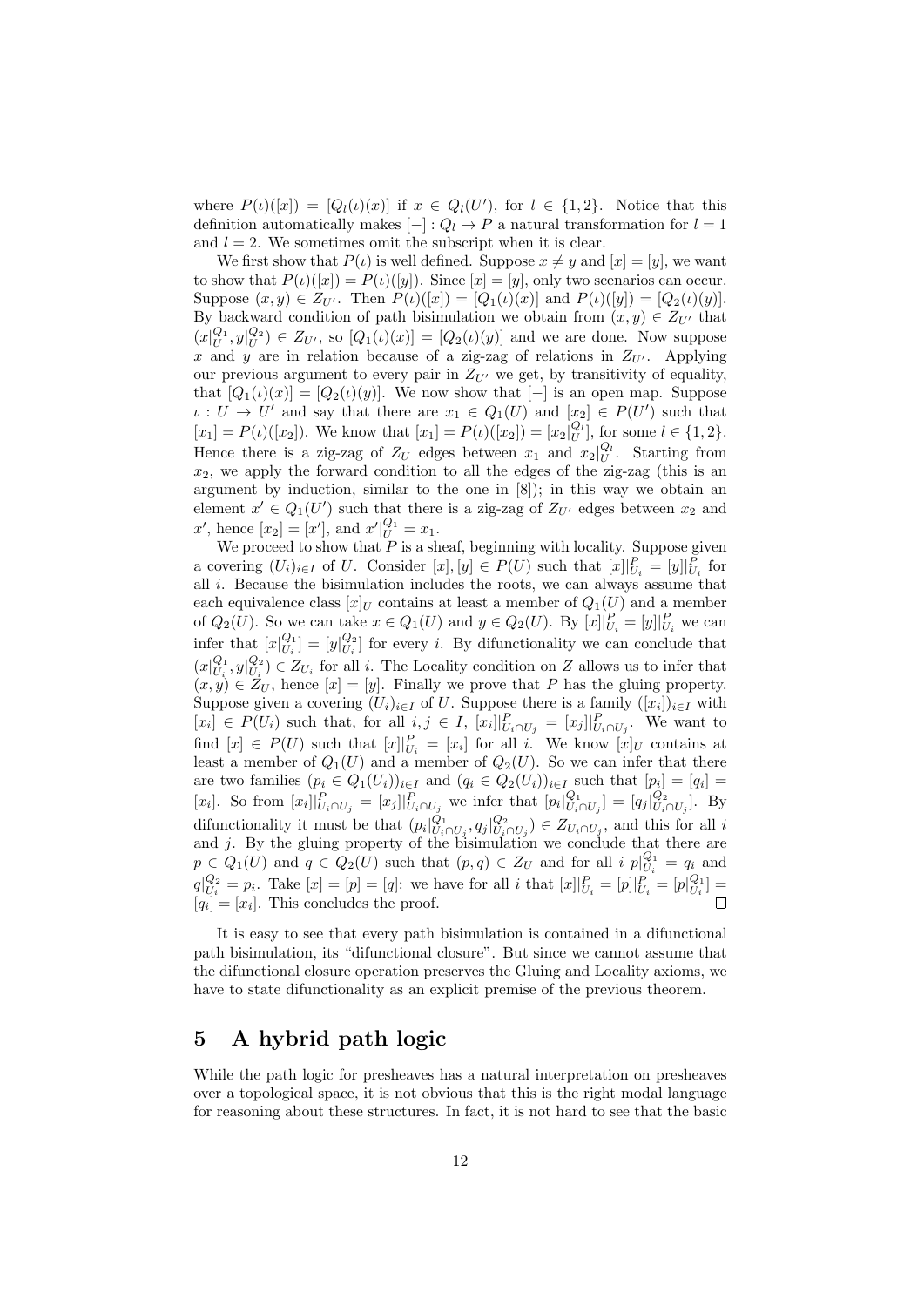property of being a *sheaf* over the base space  $X$  is not definable in the path logic corresponding to X, since this property is easily seen not to be preserved by path bisimulations. Any example of a sheaf that is path bisimilar to a presheaf that is not a sheaf will show this, and such an example can easily be obtained using a presheaf that does not satisfy locality. We leave out the details.

So in order to remedy this, we need to extend the path logic with extra expressive power, but we want to do this as gently as possible. The suggestion that presents itself is to go to hybrid logic. We define the syntax of hybrid path logic for X, a regular cardinal  $\kappa$  and over a set of nominals N, by the following grammar:

$$
\mathbf{HPL}_\kappa(\mathbb{X}, N, \mathsf{Var}) \ni \varphi ::= e \; | \; i \; | \; @_{i}\varphi \; | \; \bigvee \Gamma \; | \; \neg \varphi \; | \; \langle U, V \rangle \varphi \; | \; \overline{\langle U, V \rangle} \varphi
$$

Here  $i$  ranges over  $N, U$  and  $V$  range over open sets of  $X, e$  ranges over  $Var$  and Γ ranges over sets of formulas of size  $\lt$  κ.

A presheaf model for this language is a rooted presheaf  $P$  over  $X$  together with a map  $A: N \to \Sigma\{P(U) \mid U \in Open(\mathbb{X})\}$  and a valuation V for Var. Truth conditions of formulas in a model  $(P, A)$  at some  $w \in P(U)$  are defined as before, with the added clauses:

- $(P, A, w) \models i$  if and only if  $A(i) = w$
- $(P, A, w) \models \mathbb{Q}_i \varphi$  if and only if  $(P, A, A(i)) \models \varphi$

**Definition 12.** We say that  $\varphi$  is true in  $(P, A, V)$ , written  $(P, A, V) \models \varphi$ , if  $(P, A, V, r) \models \varphi$  where r is the root of P. We say that  $\varphi$  is valid in P, written  $P \vDash \varphi$ , if  $(P, A, V) \vDash \varphi$  for every A and every V.

Now, given a space X, which we assume to be infinite, let  $\kappa$  be a regular cardinal greater than  $2^{\xi}$  where  $\xi$  is the number of open sets of X. Assuming the axiom of choice we can take this to be the successor of  $2^{\xi}$ . Let N be a set of nominals with  $2^{\xi} \leq |N| < \kappa$ . Then consider the following formulas of  $HPL_{\kappa}(\mathbb{X}, N)$ :

**Loc:** For any cover  $\{U_i\}_{i\in I}$  of an open set U of X, pick nominals  $j, k, \{l_i\}_{i\in I}$ and construct the formula:

$$
\bigwedge_{i \in I} @_{l_i} \langle U_i, U \rangle j \wedge \bigwedge_{i \in I} @_{l_i} \langle U_i, U \rangle k \to @_{j}k
$$

Then we define Loc to be the conjunction of all these formulas, corresponding to all the covers of open sets in X. The conjunction is well defined since there are at most  $2^{\xi}$  covers to consider.

**Glu:** For any cover  $\{U_i\}_{i\in I}$  of an open set U of X, pick nominals  $k$ ,  $\{l_i\}_{i\in I}$  and construct the formula:

$$
\bigwedge_{i,j\in I}\bigcirc_{l_i}\overline{\langle U_i\cap U_j,U_i\rangle}\langle U_i\cap U_j,U_j\rangle l_j\to\langle\emptyset,U\rangle\bigwedge_{i\in I}\overline{\langle U_i,U\rangle}l_i
$$

We take Glu to be the conjunction of all these formulas.

The proof of the following result is a simple check, but we list it as a theorem since we think it has some importance.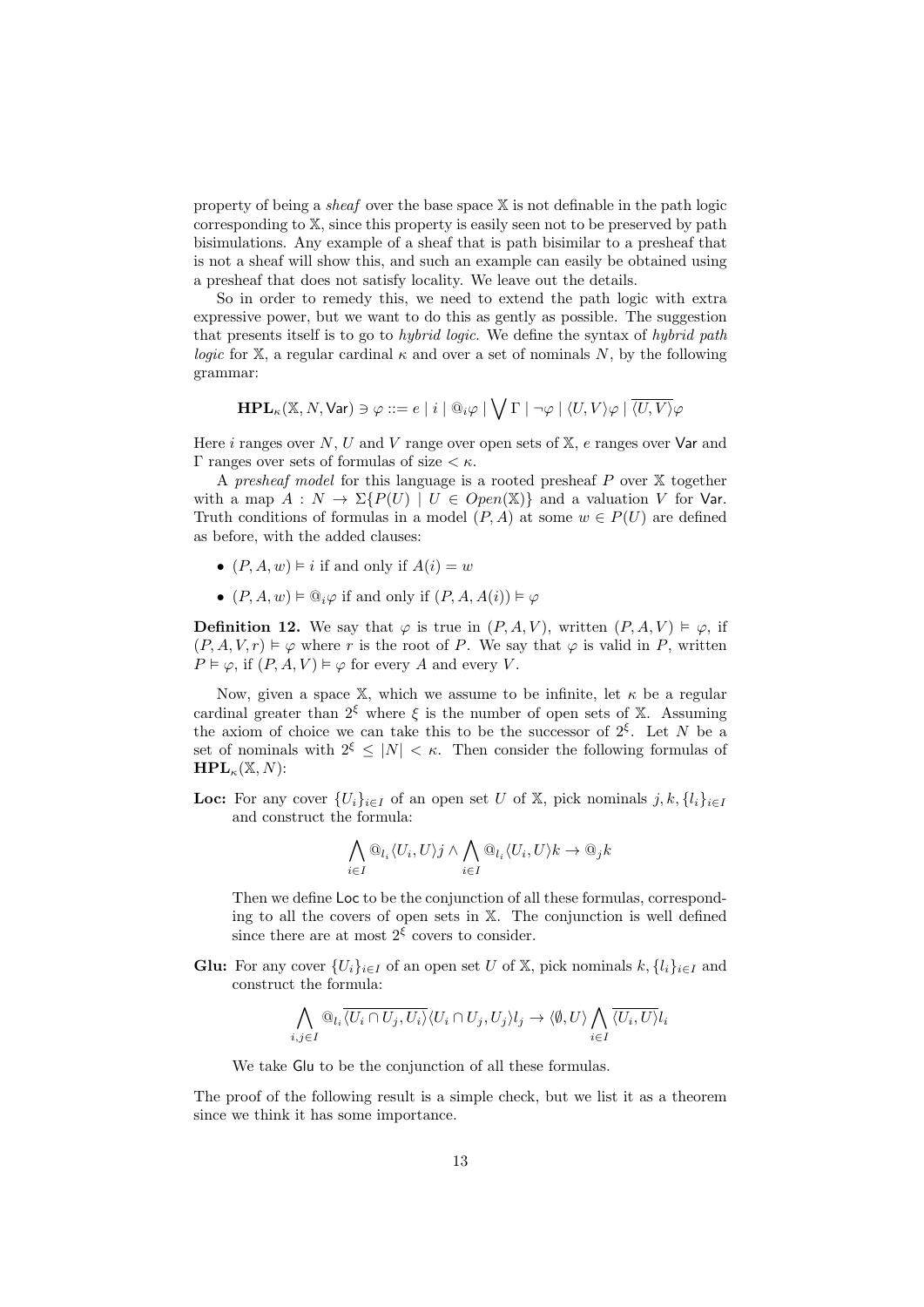Theorem 4. A rooted presheaf P is a sheaf if, and only if,  $P \models \textsf{Loc} \land \textsf{Glu}$ .

It follows, of course, that validity of formulas in hybrid path logic is not preserved by path bisimulations. However, truth in a model is easily seen to be preserved by a natural extension of path bisimulations:

**Definition 13.** Let  $(P, A, V)$  and  $(P', A', V')$  be presheaf models. Then a nominal path bisimulation is a path bisimulation between  $(P, V)$  and  $(P', V')$ such that, for every nominal i,  $A(i)$  is related to x by this path bisimulation if and only if  $x = A'(i)$ , and vice versa.

**Proposition 2.** Formulas of  $\text{HPL}_\kappa(\mathbb{X}, N, \text{Var})$  are invariant under nominal path bisimulations.

### 6 Conclusions and further work

We started showcasing the expressing power of path logic by encoding the key concepts of the sheaf-theoretic approach to contextuality proposed in [2]. This encoding improves on the existing one and suggests that path logic might be the right logic to express in general the extension and restriction of contexts. Not only: the same formulas treated in the contextuality approach turned out to have a general significance for topology, for example encoding interesting properties of covering spaces. From previous results we know that such formulas will be invariant for path bisimulation on presheaves. Nevertheless,in the context of sheaves the notion of path bisimulation is more involved.

In this setting we give sufficient condition for the existence of a span of open maps and sufficient and necessary conditions for the existence of a co-span, therefore characterizing when two sheaves are behaviourally equivalent. It is also intriguing to note that said conditions, called here Locality and Gluing, resemble the sheaf properties of locality and gluing, when equality is replaced with the bisimulation relation. We outlined the relationship between spans and co-spans in presheaves and sheaves. Finally, we suggested how path logic has to be enriched in order to capture the key features of sheaves.

In future work we intend to address some of the questions left open and mentioned in the text; we list them here for easy reference:

- In light of the fact that sheaves are not definable in FOL, prove correspondence results over sheaf models.
- Find the conditions on path bisimulations that are equivalent to the existence of a span of open maps on sheaves.
- Find the conditions under which existence a span of open maps is equivalent to the existence of a co-span of open maps on sheaves.
- Axiomatize the class of transition systems arising from sheaves with hybrid path logic.
- Explore the connection with the usual topological semantics for modal languages [12, 13] and the sheaf semantics for first-order modal logic [3].